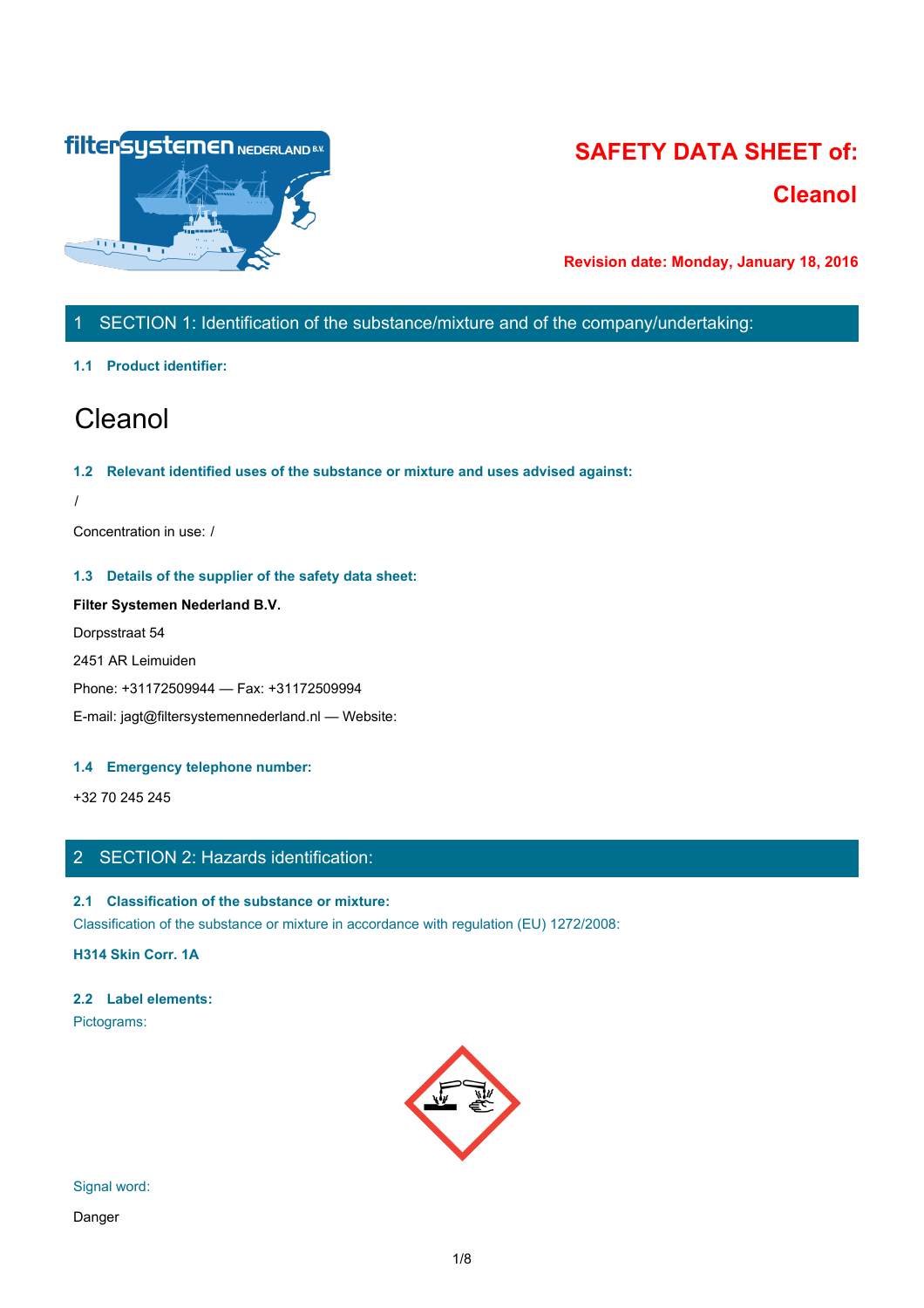| <b>Hazard statements:</b> |                                                                                                                                     |  |
|---------------------------|-------------------------------------------------------------------------------------------------------------------------------------|--|
| H314 Skin Corr. 1A:       | Causes severe skin burns and eye damage.                                                                                            |  |
| Precautionary statements: |                                                                                                                                     |  |
| P280:                     | Wear protective gloves, protective clothing, eye protection, face protection.                                                       |  |
| P301+P330+P331:           | IF SWALLOWED: Rinse mouth. Do NOT induce vomiting.                                                                                  |  |
| P303+P361+P353:           | IF ON SKIN (or hair): Take off immediately all contaminated clothing. Rinse skin with<br>water or shower.                           |  |
| P304+P340:                | IF INHALED: Remove person to fresh air and keep comfortable for breathing.                                                          |  |
| P305+P351+P338:           | IF IN EYES: Rinse cautiously with water for several minutes. Remove contact<br>lenses, if present and easy to do. Continue rinsing. |  |
| P363:                     | Wash contaminated clothing before reuse.                                                                                            |  |
| Contains:                 |                                                                                                                                     |  |
| none                      |                                                                                                                                     |  |

none and the state of the state of the state of the state of the state of the state of the state of the state of the state of the state of the state of the state of the state of the state of the state of the state of the s

# **2.3 Other hazards:**

none and the state of the state of the state of the state of the state of the state of the state of the state of the state of the state of the state of the state of the state of the state of the state of the state of the s

# 3 SECTION 3: Composition/information on ingredients:

| 3 SECTION 3: Composition/information on ingredients:                                                                  |                                                        |                                                                                                  |                                                           |
|-----------------------------------------------------------------------------------------------------------------------|--------------------------------------------------------|--------------------------------------------------------------------------------------------------|-----------------------------------------------------------|
| Isotridecanol, ethoxylated                                                                                            | $< 5\%$                                                | CAS number:<br><b>EINECS:</b><br><b>REACH Registration number:</b><br><b>CLP Classification:</b> | 69011-36-5<br>H302 Acute tox. 4<br><b>H318 Eye Dam. 1</b> |
| Sodium hydroxide                                                                                                      | $< 5\%$                                                | CAS number:<br><b>EINECS:</b><br>REACH Registration number: 01-2119457892-27                     | 1310-73-2<br>215-185-5                                    |
|                                                                                                                       |                                                        | <b>CLP Classification:</b>                                                                       | <b>H290 Met. Corr. 1</b><br>H314 Skin Corr. 1A            |
| For the full text of the H & R phrases mentioned in this section, see section 16.<br>4 SECTION 4: First aid measures: |                                                        |                                                                                                  |                                                           |
| 4.1 Description of first aid measures:                                                                                |                                                        |                                                                                                  |                                                           |
| Always ask medical advice as soon as possible should serious or continuous disturbances occur.                        |                                                        |                                                                                                  |                                                           |
| Skin contact:                                                                                                         | transport to hospital.                                 | remove contaminated clothing, rinse skin with plenty of water and immediately                    |                                                           |
| Eye contact:                                                                                                          | then take to physician.                                | first prolonged rinsing with water (contact lenses to be removed if this is easily done)         |                                                           |
| Ingestion:                                                                                                            |                                                        | rinse mouth, do not induce vomiting, take to hospital immediately.                               |                                                           |
| Inhalation:                                                                                                           | let sit upright, fresh air, rest and take to hospital. |                                                                                                  |                                                           |

# 4 SECTION 4: First aid measures:

### **4.1 Description of first aid measures:**

| <b>Skin contact:</b> | remove contaminated clothing, rinse skin with plenty of water and immediately<br>transport to hospital.             |
|----------------------|---------------------------------------------------------------------------------------------------------------------|
| Eye contact:         | first prolonged rinsing with water (contact lenses to be removed if this is easily done)<br>then take to physician. |
| Ingestion:           | rinse mouth, do not induce vomiting, take to hospital immediately.                                                  |
| Inhalation:          | let sit upright, fresh air, rest and take to hospital.                                                              |
|                      |                                                                                                                     |

# **4.2 Most important symptoms and effects, both acute and delayed:**

| <b>Skin contact:</b> | caustic, redness, pain, serious burns |
|----------------------|---------------------------------------|
| Eye contact:         | caustic, redness, bad looking, pain   |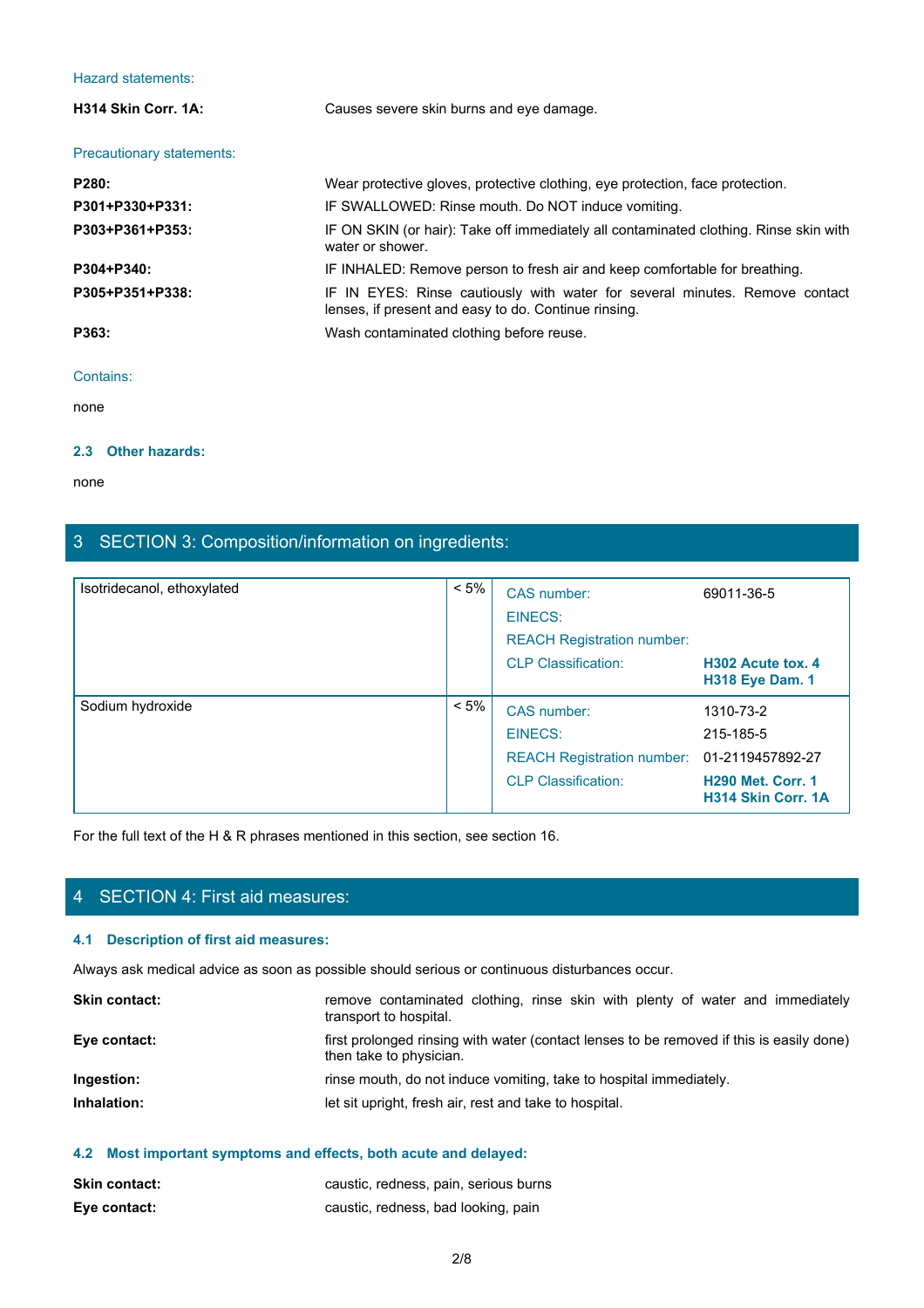**Ingestion: caustic, lack of breath, vomiting, blisters on lips and tongue, burning pain in mouth** and throat, gullet and stomach

## **Inhalation:** headache, dizziness, nausea, drowsiness, unconsciousness

### **4.3 Indication of any immediate medical attention and special treatment needed:**

none and the state of the state of the state of the state of the state of the state of the state of the state of the state of the state of the state of the state of the state of the state of the state of the state of the s

# 5 SECTION 5: Fire-fighting measures:

#### **5.1 Extinguishing media:**

CO2, foam, powder, sprayed water

#### **5.2 Special hazards arising from the substance or mixture:**

none and the state of the state of the state of the state of the state of the state of the state of the state of the state of the state of the state of the state of the state of the state of the state of the state of the s

### **5.3 Advice for firefighters:**

**Extinguishing agents to be avoided:** none and the state of the state of the state of the state of the state of the state of the state of the state of the state of the state of the state of the state of the state of the state of the state of the state of the s

### 6 SECTION 6: Accidental release measures:

#### **6.1 Personal precautions, protective equipment and emergency procedures:**

Donce<br>
S. S. Extinguishing media:<br>
CO2, foam, powder, sprayed water<br>
S. S. Special hazards arising from the substance or mixture:<br>
Extinguishing agents to be<br>
worlded:<br>
S. Advice for firefighters:<br>
S. Personal precautions, windRemove any contaminated clothing and used contaminated protective equipment and dispose of it safely.

#### **6.2 Environmental precautions:**

do not allow to flow into sewers or open water.

#### **6.3 Methods and material for containment and cleaning up:**

Contain released substance, store into suitable containers. If possible remove by using absorbent material.

### **6.4 Reference to other sections:**

for further information check sections 8 & 13.

## 7 SECTION 7: Handling and storage:

### **7.1 Precautions for safe handling:**

handle with care to avoid spillage.

### **7.2 Conditions for safe storage, including any incompatibilities:**

keep in a sealed container in a closed, frost-free, ventilated room.

### **7.3 Specific end use(s):**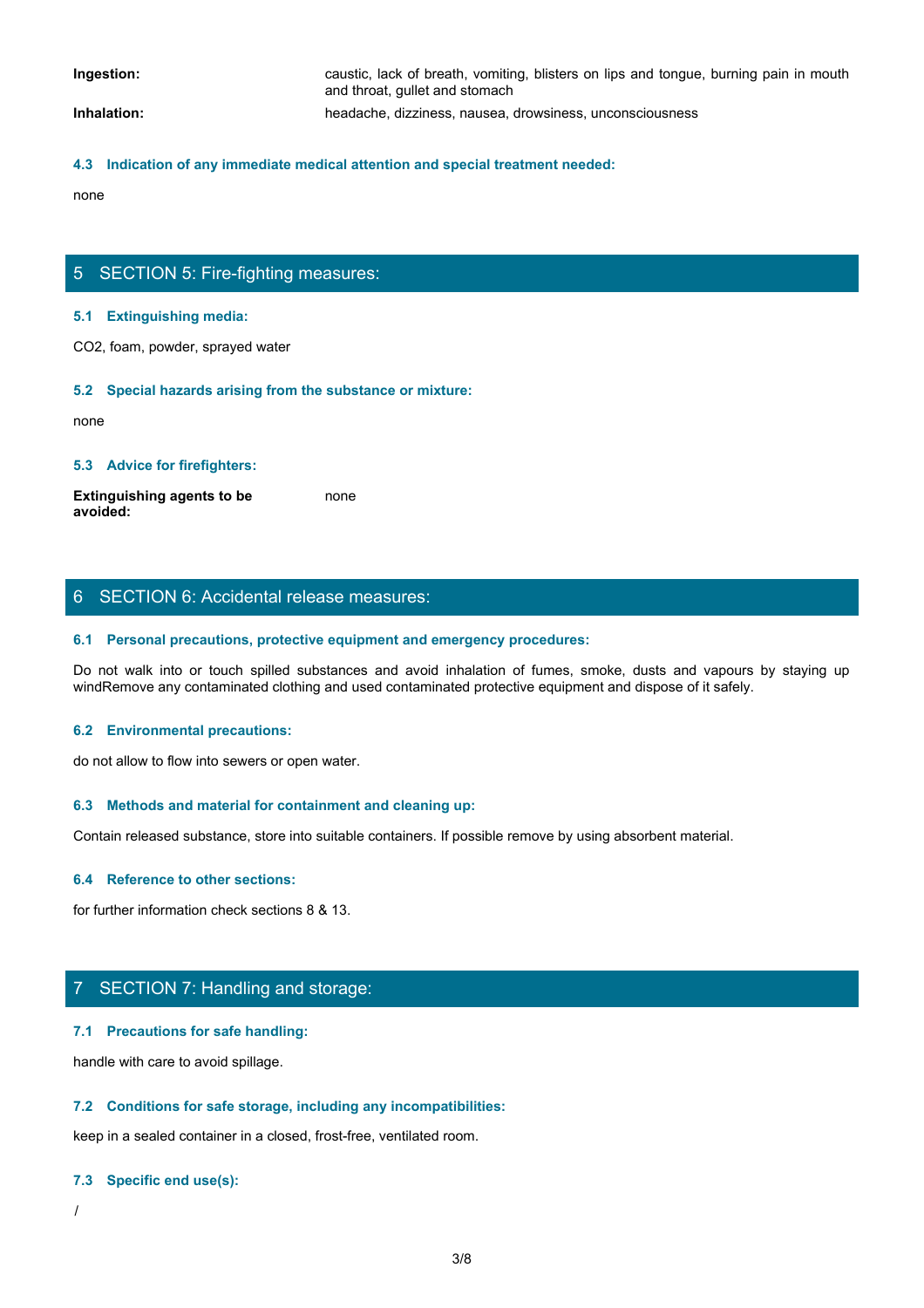# 8 SECTION 8: Exposure controls/personal protection:

### **8.1 Control parameters:**

### **8.2 Exposure controls:**

|                                  | 8 SECTION 8: Exposure controls/personal protection:                                                                                                                                                                                                                                                                                                               |                   |
|----------------------------------|-------------------------------------------------------------------------------------------------------------------------------------------------------------------------------------------------------------------------------------------------------------------------------------------------------------------------------------------------------------------|-------------------|
| 8.1 Control parameters:          | Listing of the hazardous ingredients in section 3, of which the TLV value is known                                                                                                                                                                                                                                                                                |                   |
|                                  | Sodium hydroxide 2 mg/m <sup>3</sup> , Potassium hydroxide 2 mg/m <sup>3</sup>                                                                                                                                                                                                                                                                                    |                   |
| 8.2 Exposure controls:           |                                                                                                                                                                                                                                                                                                                                                                   |                   |
| <b>Inhalation</b><br>protection: | use with sufficient exhaust ventilation. If necessary, use an air-purifying face mask in case of<br>respiratory hazards. Use the ABEK type as protection against these troublesome levels.                                                                                                                                                                        | $\sqrt{\bullet}$  |
| <b>Skin</b><br>protection:       | handling with nitril-gloves (EN 374). Breakthrough time: >480' Material thickness: 0,35 mm.<br>Thoroughly check gloves before use. Take of the gloves properly without touching the outside<br>with your bare hands. The manufacturer of the protective gloves has to be consulted about the<br>suitability for a specific work station. Wash and dry your hands. | rη<br>$\tilde{w}$ |
| <b>Eye</b><br>protection:        | keep an eye-rinse bottle within reach. Tight-fitting safety goggles. Wear a face shield and<br>protective suit in case of exceptional processing problems.                                                                                                                                                                                                        |                   |
|                                  | impermeable clothing. The type of protective equipment depends on the concentration and<br>amount of hazardous substances at the work station in question.                                                                                                                                                                                                        |                   |

# 9 SECTION 9: Physical and chemical properties:

### **9.1 Information on basic physical and chemical properties:**

| Melting point/melting range:                                 | 0 °C            |
|--------------------------------------------------------------|-----------------|
| <b>Boiling point/Boiling range:</b>                          | 100 °C - 199 °C |
| pH:                                                          | 13.2            |
| pH 1% diluted in water:                                      |                 |
| Vapour pressure/20°C,:                                       | 2 332 Pa        |
| Vapour density:                                              | not applicable  |
| Relative density, 20°C:                                      |                 |
| Appearance/20°C:                                             | liquid          |
| Flash point:                                                 |                 |
| Flammability (solid, gas):                                   | not applicable  |
| Auto-ignition temperature:                                   | 207 °C          |
| <b>Upper flammability or explosive</b><br>limit, $(Vol %)$ : | 8.700 %         |
| Lower flammability or explosive<br>limit, $(Vol %)$ :        | 1.300 %         |
| <b>Explosive properties:</b>                                 | not applicable  |
| <b>Oxidising properties:</b>                                 | not applicable  |
| <b>Decomposition temperature:</b>                            |                 |
| Solubility in water:                                         | not soluble     |
| <b>Partition coefficient: n-</b><br>octanol/water:           | not applicable  |
| Odour:                                                       | characteristic  |
| <b>Odour threshold:</b>                                      | not applicable  |
| Dynamic viscosity, 20°C:                                     | 1 mPa.s         |
| Kinematic viscosity, 40°C:                                   |                 |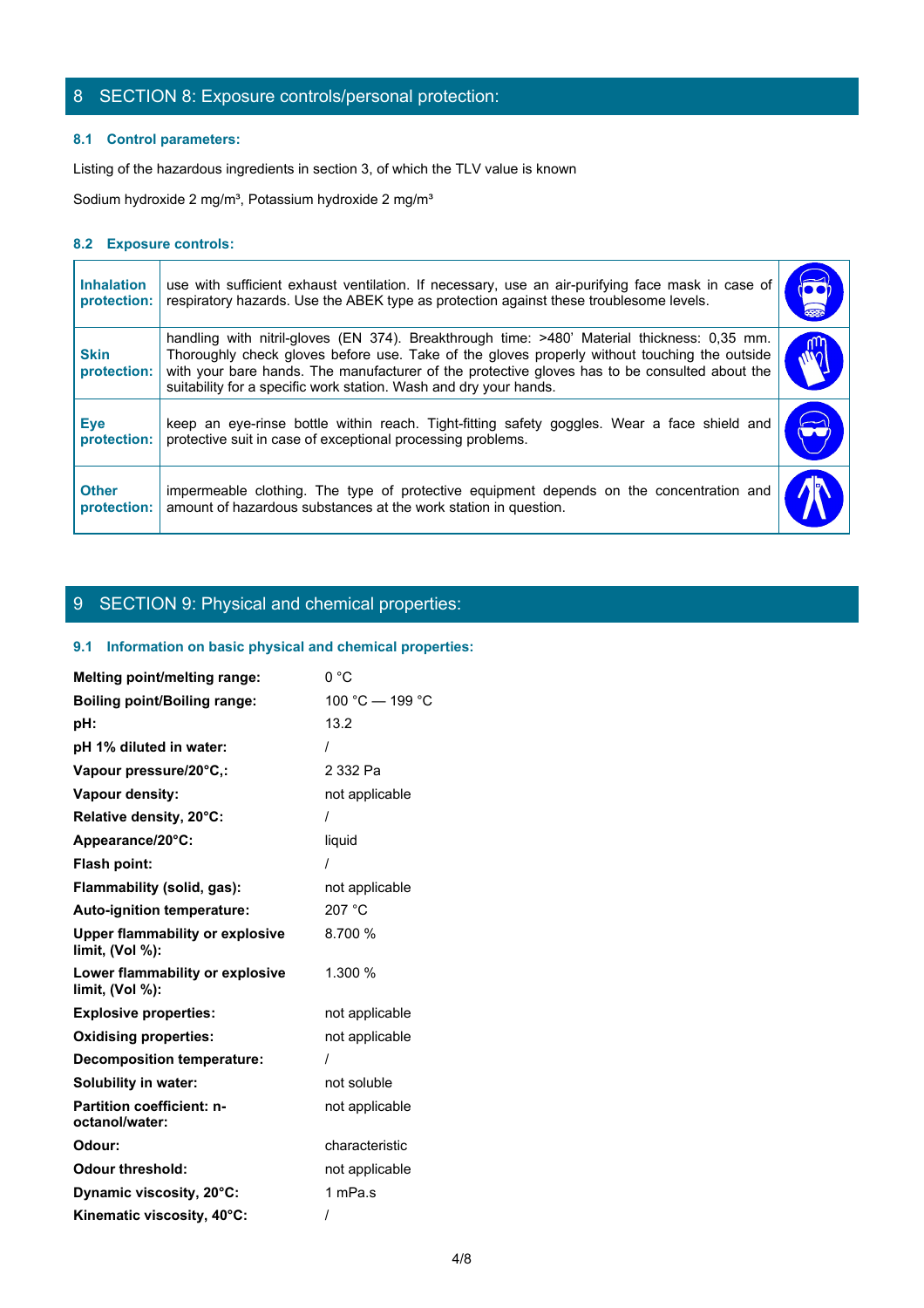**Evaporation rate (n-BuAc = 1):** 2.000

### **9.2 Other information:**

**Volatile organic component (VOC):** 4.85 % **Volatile organic component (VOC):** /

# 10 SECTION 10: Stability and reactivity:

### **10.1 Reactivity:**

stable under normal conditions.

### **10.2 Chemical stability:**

extremely high or low temperatures.

### **10.3 Possibility of hazardous reactions:**

none and the state of the state of the state of the state of the state of the state of the state of the state of the state of the state of the state of the state of the state of the state of the state of the state of the s

### **10.4 Conditions to avoid:**

protect from sunlight and do not expose to temperatures exceeding + 50°C.

### **10.5 Incompatible materials:**

keep away from acids

### **10.6 Hazardous decomposition products:**

doesn't decompose with normal use

## 11 SECTION 11: Toxicological information:

### **11.1 Information on toxicological effects:**

**H314 Skin Corr. 1A:** Causes severe skin burns and eye damage.

#### **Calculated acute toxicity, ATE oral:** / **Calculated acute toxicity, ATE dermal:** /

| Isotridecanol, ethoxylated | LD50 oral, rat:<br>LD50 dermal, rabbit:<br>LC50, Inhalation, rat, 4h: $\geq$ 50 mg/l | 500 mg/kg<br>$\geq 5,000$ mg/kg          |  |
|----------------------------|--------------------------------------------------------------------------------------|------------------------------------------|--|
| Sodium hydroxide           | LD50 oral, rat:<br>LD50 dermal, rabbit:<br>LC50, Inhalation, rat, 4h: $\geq$ 50 mg/l | $\geq 5,000$ mg/kg<br>$\geq 5,000$ mg/kg |  |

# 12 SECTION 12: Ecological information:

### **12.1 Toxicity:**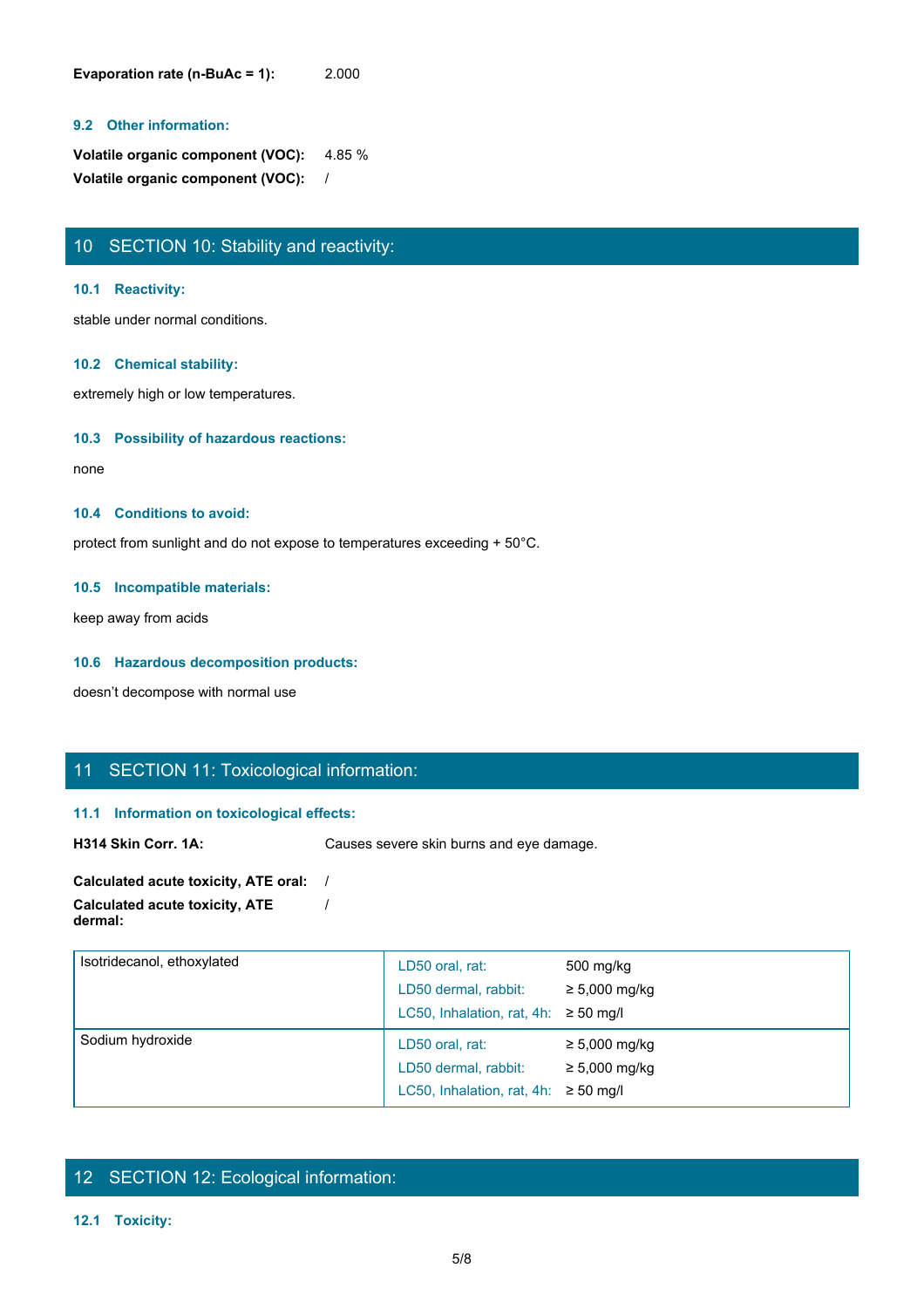| Sodium hydroxide                                                                                                        |                                 |                                            |  |  |
|-------------------------------------------------------------------------------------------------------------------------|---------------------------------|--------------------------------------------|--|--|
|                                                                                                                         | LC50 (Fish):<br>EC50 (Daphnia): | 35 - 189 mg/L (96h)<br>33 - 450 mg/L (48h) |  |  |
| 12.2 Persistence and degradability:                                                                                     |                                 |                                            |  |  |
| The surfactants contained in this preparation comply with the biodegradability criteria as laid down in Regulation (EC) |                                 |                                            |  |  |
|                                                                                                                         |                                 |                                            |  |  |
|                                                                                                                         |                                 |                                            |  |  |
| No.648/2004 on detergents.<br>12.3 Bioaccumulative potential:                                                           |                                 |                                            |  |  |

### **12.2 Persistence and degradability:**

### **12.3 Bioaccumulative potential:**

### **12.4 Mobility in soil:**

| Water hazard class, WGK: |             |
|--------------------------|-------------|
| Solubility in water:     | not soluble |

### **12.5 Results of PBT and vPvB assessment:**

No additional data available

### **12.6 Other adverse effects:**

No additional data available

# 13 SECTION 13: Disposal considerations:

### **13.1 Waste treatment methods:**

The product may be discharged in the indicated in the indicated in the indicated in the indicated with the solutions of Solutions of Solutions of the indicates, we can be obtained to a swaliable<br>Parameter charges of PBT an restrictive regulations by local authority should always be adhered to.

# 14 SECTION 14: Transport information:

### **14.1 UN number:**

1719

### **14.2 UN proper shipping name:**

UN 1719 Caustic alkali liquid, n.o.s. (mixture with Sodium hydroxide) , 8, II, (E)

### **14.3 Transport hazard class(es):**

| Class(es):                   |    |
|------------------------------|----|
| Identification number of the | 80 |
| hazard:                      |    |

### **14.4 Packing group:**

II and the state of the state of the state of the state of the state of the state of the state of the state of

### **14.5 Environmental hazards:**

not dangerous to the environment

#### **14.6 Special precautions for user:**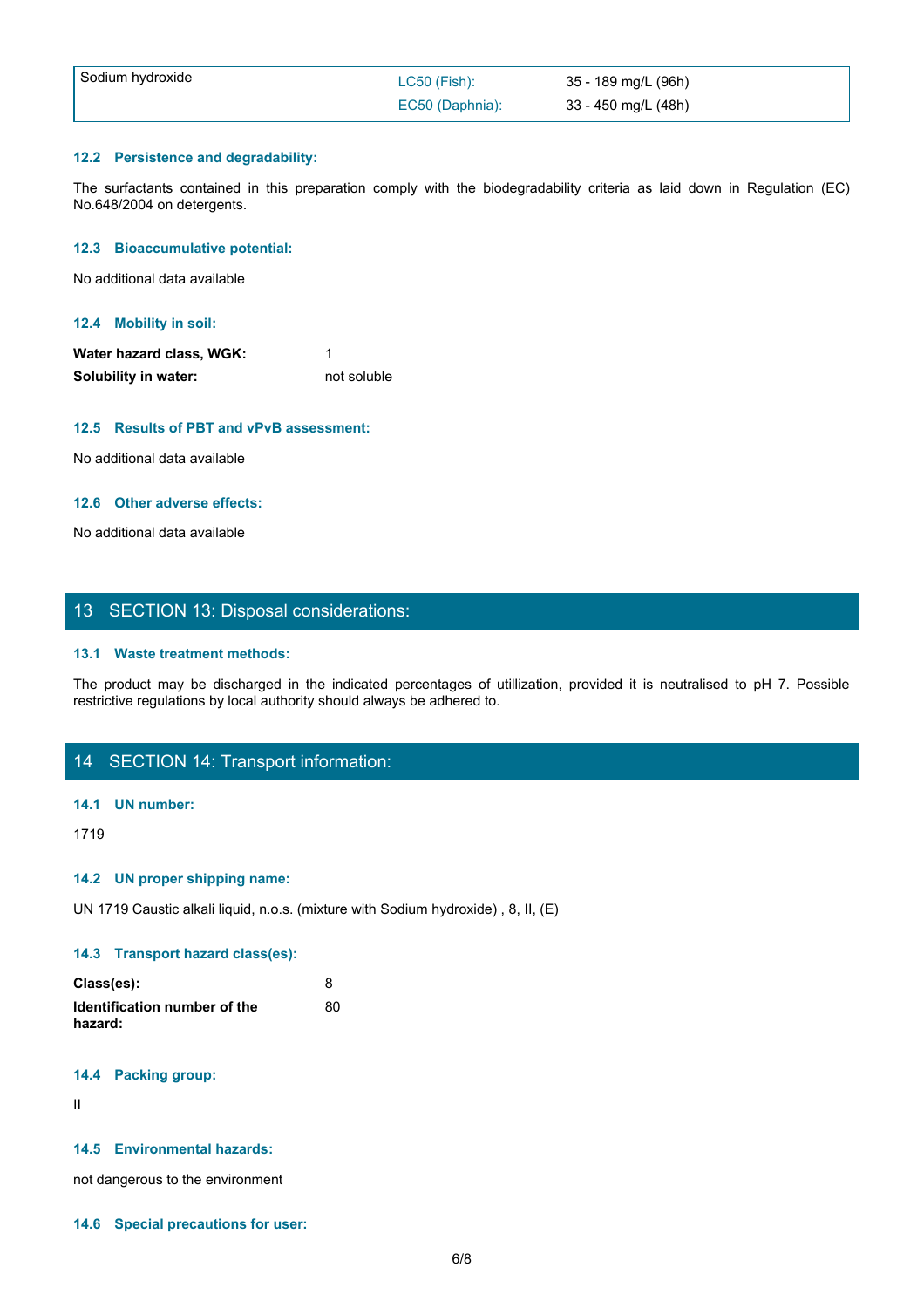**Additional guidance:**



# 15 SECTION 15: Regulatory information:

#### **15.1 Safety, health and environmental regulations/legislation specific for the substance or mixture:**

### **15.2 Chemical Safety Assessment:**

## 16 SECTION 16: Other information:

#### **Legend to abbreviations used in the safety data sheet:**

| 15 SECTION 15: Regulatory information:                                                                        |                                                                                                                                                       |
|---------------------------------------------------------------------------------------------------------------|-------------------------------------------------------------------------------------------------------------------------------------------------------|
|                                                                                                               | 15.1 Safety, health and environmental regulations/legislation specific for the substance or mixture:                                                  |
| Water hazard class, WGK:                                                                                      |                                                                                                                                                       |
| Volatile organic component (VOC): 4.848 %                                                                     |                                                                                                                                                       |
| Volatile organic component (VOC):                                                                             |                                                                                                                                                       |
| <b>Composition by regulation (EC)</b><br>648/2004:                                                            | Phosphates < 5%, Nonionic surfactants < 5%, Soap < 5%, EDTA and salts thereof<br>< 5%, Perfumes                                                       |
| <b>15.2 Chemical Safety Assessment:</b>                                                                       |                                                                                                                                                       |
| No data available                                                                                             |                                                                                                                                                       |
|                                                                                                               |                                                                                                                                                       |
|                                                                                                               |                                                                                                                                                       |
| 16 SECTION 16: Other information:                                                                             |                                                                                                                                                       |
| Legend to abbreviations used in the safety data sheet:                                                        |                                                                                                                                                       |
| ADR:                                                                                                          | The European Agreement concerning the International Carriage of Dangerous<br>Goods by Road                                                            |
| BCF:                                                                                                          | <b>Bioconcentration factor</b>                                                                                                                        |
| CAS:                                                                                                          | <b>Chemical Abstracts Service</b>                                                                                                                     |
| CLP:                                                                                                          | Classification, Labelling and Packaging of chemicals                                                                                                  |
| <b>EINECS:</b>                                                                                                | European INventory of Existing Commercial chemical Substances                                                                                         |
| Nr.:                                                                                                          | number                                                                                                                                                |
| PTB:                                                                                                          | persistent, toxic, bioaccumulative                                                                                                                    |
| TLV:                                                                                                          | <b>Threshold Limit Value</b>                                                                                                                          |
| vPvB:                                                                                                         | very persistent and very bioaccumulative substances                                                                                                   |
| WGK:                                                                                                          | Water hazard class                                                                                                                                    |
| <b>WGK 1:</b>                                                                                                 | slightly hazardous for water                                                                                                                          |
| <b>WGK 2:</b>                                                                                                 | hazardous for water                                                                                                                                   |
| <b>WGK 3:</b>                                                                                                 | extremely hazardous for water                                                                                                                         |
|                                                                                                               |                                                                                                                                                       |
| Legend to the R & H Phrases used in the safety data sheet:                                                    |                                                                                                                                                       |
| H290 Met. Corr. 1: May be corrosive to metals.<br>and eye damage. H318 Eye Dam. 1: Causes serious eye damage. | H302 Acute tox. 4: Harmful if swallowed.<br>H314 Skin Corr. 1A: Causes severe skin burns and eye damage. H314 Skin Corr. 1A: Causes severe skin burns |
| Reason of revision, changes of following items:                                                               |                                                                                                                                                       |
|                                                                                                               |                                                                                                                                                       |
| not applicable                                                                                                |                                                                                                                                                       |

### **Legend to the R & H Phrases used in the safety data sheet:**

### **Reason of revision, changes of following items:**

**MSDS reference number:**